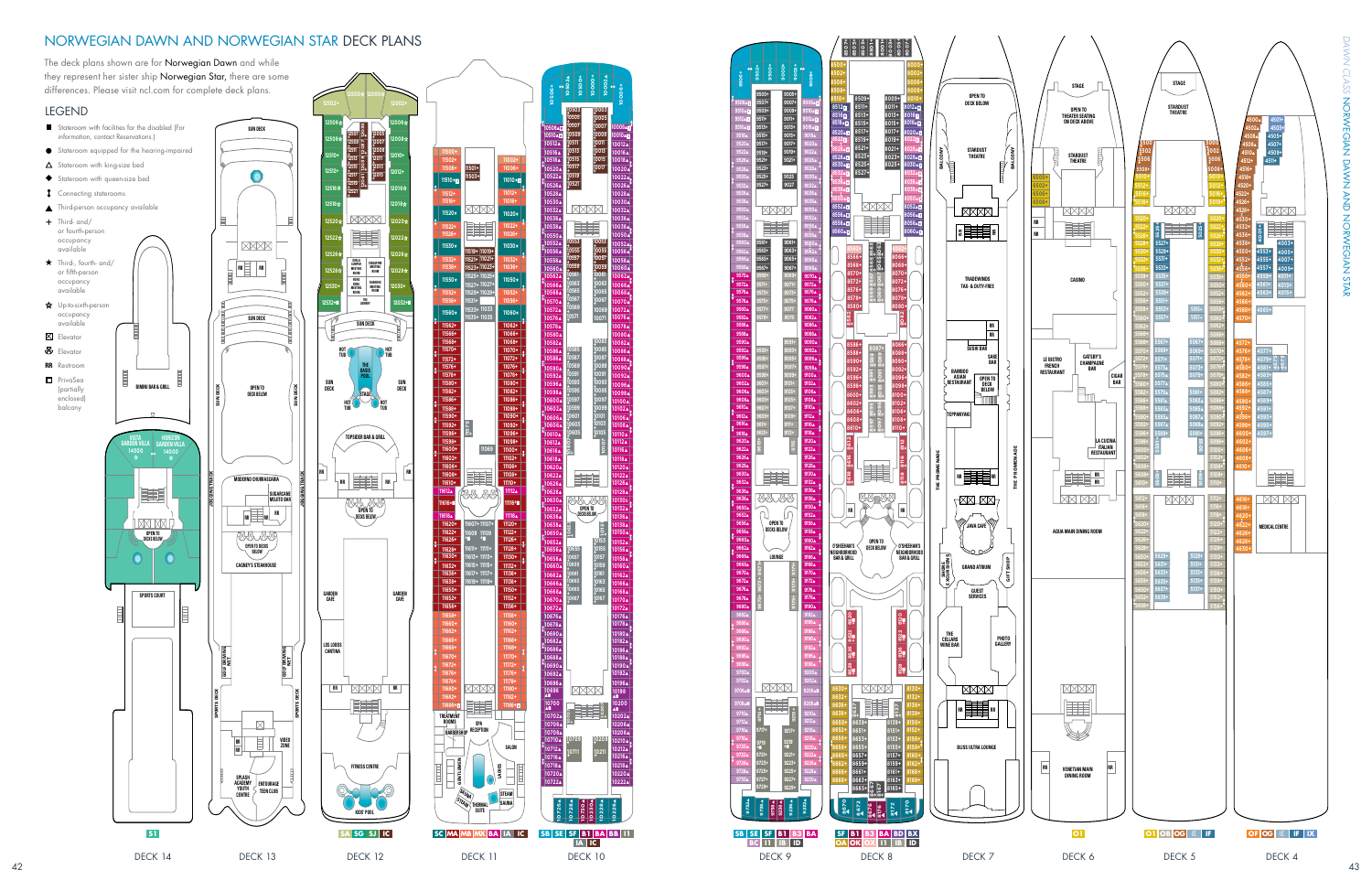\*Visit ncl.com for information about the differences between these stateroom categories.

## SUITES CONTINUED

**SF** AFT-FACING PENTHOUSE WITH LARGE BALCONY

These Penthouses are aft-facing, so they offer an amazing view from the large balcony. Sleeps up to three.

#### **SG** PENTHOUSE WITH LARGE BALCONY

These Penthouses offer plenty of space, making them perfect for the whole family. Sleeps up to four. Norwegian Star only.

### **SJ** FAMILY SUITE

These Suites feature a queen-size bed that converts to two lower beds, a sofa bed and additional bedding to sleep two more. Does not include a balcony. Sleeps up to six.

## MINI-SUITES

These spacious Mini-Suite Staterooms include a sitting area, luxury bath with shower and two lower beds that convert to a queen-size bed.



### **MA** MID-SHIP MINI-SUITE WITH BALCONY

These Mini-Suites are located mid-ship, so you'll have easy access to everything on board. They also offer a private balcony with a great view. Sleeps up to four.

### **MB MX** MINI-SUITE WITH BALCONY\*

These Mini-Suites are located both forward and aft and they include a private balcony to enjoy the incredible view. Deck level and location determine the category. Sleeps up to four.

> **O1** FAMILY OCEANVIEW PICTURE WINDOW These staterooms are perfect for families. They include additional bedding to sleep a total of four.

### BALCONY STATEROOMS

Floor-to-ceiling glass doors open to a private balcony. Two lower beds convert to a queen-size bed, and a convertible sofa in a separate sitting area pulls out to a single bed.



#### **B1** AFT-FACING BALCONY

These staterooms are aft-facing, so the view from the balcony is truly amazing. Sleeps up to three.

#### **B3** FAMILY BALCONY

These connecting staterooms have a pull-out sofa that accommodates one additional guest. Sleeps up to three.

#### **BA** MID-SHIP BALCONY

These staterooms are located mid-ship, so you'll have easy access to everything on board. Sleeps up to three.

### **BB BC BD BX** BALCONY\*

These staterooms are located both forward and aft, so the view from the private balcony is amazing. Deck level and location determine the category. Sleeps up to three.

## OCEANVIEW STATEROOMS

Large windows offer views of the latest port. All feature two lower beds that convert to a queen-size bed.



With more than enough space to spread out, these villas offer both butler and concierge service. These generous accommodations have three bedrooms, three-anda-half bathrooms, king- or queen-size beds, a separate living and dining room, and outdoor dining on a private sun deck with a hot tub. Sleeps up to seven.

> **OA** OCEANVIEW PICTURE WINDOW These staterooms are located on a middle deck, and they include additional bedding to sleep a total of four.\

**OB** MID-SHIP OCEANVIEW PICTURE WINDOW

**SB** OWNER'S SUITE WITH DOUBLE BALCONY These Suites feature a bedroom with a king-size bed, luxury bath with whirlpool tub and two amazing balconies. Sleeps up to four.

> These staterooms are mid-ship, so you'll have easy access to everything on board. They include additional bedding to sleep a total of four.

## OCEANVIEW STATEROOMS CONTINUED

#### **OF MID-SHIP OCEANVIEW PORTHOLE WINDOW**

**SD** FAMILY SUITE WITH BALCONY These Suites feature a queen-size bed that converts to two lower beds, a sofa bed and additional bedding to sleep two more. Sleeps up to six. Norwegian Dawn only.

These staterooms are mid-ship, so you'll have easy access to everything on board. They include additional bedding to sleep a total of four.

**SE** FORWARD-FACING PENTHOUSE WITH LARGE BALCONY These Suites include a queen-size bed, living area, dining area, luxury bathroom and a large private balcony. Sleeps up to four.

### **OG** OCEANVIEW PORTHOLE WINDOW

These staterooms feature a porthole to enjoy the view and include additional bedding to sleep a total of four. Deck level and location determine the category.

#### **OK OX OBSTRUCTED OCEANVIEW\***

These staterooms feature either a picture window or porthole with an obstructed view and additional bedding to sleep a total of four. Deck level and location determine the category.

## INSIDE STATEROOMS

These staterooms are the most affordable way to cruise with many of the same amenities as an Oceanview stateroom. All have two lower beds.



### **II** FAMILY INSIDE

These staterooms offer enough space for the whole family and include additional bedding to sleep a total of four.

#### **IA IB IE** MID-SHIP INSIDE\*

These staterooms are located mid-ship, so you'll have easy access to everything on board. Deck level and location determine the category. They also include additional bedding to sleep a total of four.

#### **IC ID IF IX** INSIDE\*

These staterooms are located forward on lower decks and include additional bedding to sleep a total of four. Deck level and location determine the category.

## GARDEN VILLA

Our extra-spacious Garden Villas include butler and concierge service. These generous accommodations include king- or queen-size beds, separate living and dining areas, luxury baths and private balconies.



### **S1** 3-BEDROOM GARDEN VILLA

## SUITES

All our Suites include butler and concierge service. These generous accommodations include king- or queen-size beds, separate living and dining areas and a luxury bath.



**SA DELUXE OWNER'S SUITE** A separate children's bedroom makes this Suite a perfect choice if you want to bring the kids. Does not include a balcony. Sleeps up to six.

**SC** 2-BEDROOM FAMILY SUITE WITH BALCONY These Suites include a separate bedroom with queen-size bed as well as a separate children's bedroom and a private balcony. Sleeps up to six.